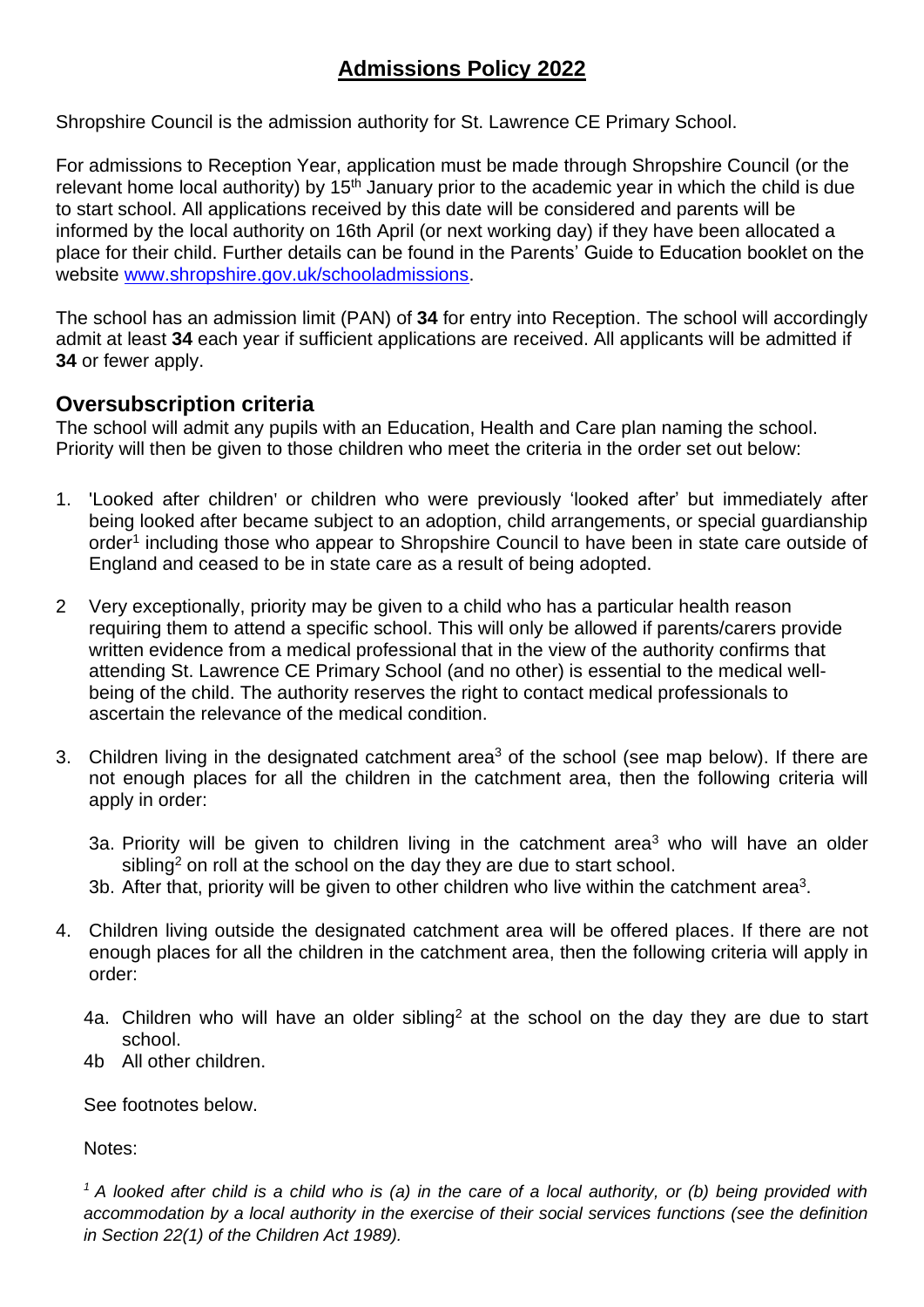*<sup>1</sup> An adoption order is an order under the Adoption Act 1976 (see Section 12 adoption orders) and children who were adopted under the Adoption and Children Act 2002 (see Section 46 adoption orders).* 

*<sup>1</sup> A 'child arrangements order' is an order settling the arrangements to be made as to the person with whom the child is to live under Section 8 of the Children Act 1989 as amended by Section 14 of the Children and Families Act 2014.* 

*Section 14A of the Children Act 1989 defines a 'special guardianship order' as an order appointing one or more individuals to be a child's special guardian (or special guardians).*

<sup>2</sup> 'Sibling' means a natural brother or sister, a half brother or sister, a legally adopted brother or sister or

*half-brother or sister, a step-brother or sister, or other child living in the same household who, in any of these cases, will be living with them at the same address at the date of their entry to the academy. However, cousins, other relatives or friends who take up residence in a home in order to establish an 'in* 

*catchment area' address will not be given priority under the sibling criterion.*

*<sup>3</sup> Applicants will only be considered as resident in the designated catchment area when formal confirmation of the address (an exchange of contracts or signed tenancy agreement) has been received.*

Each of the categories and sub-categories above will be rank ordered according to the distance from home to school as a straight line measurement. For admissions purposes all distances are measured as a straight line distance on a computerised mapping system between the home address and the nearest pedestrian entrance gate of the school by pinpointing the eastings and northings, the shortest distance being given highest priority. Where two addresses are within the same block of flats, the lowest number of flat nearest the ground floor will be deemed to be the nearest in distance.

In the event that two applications are exactly the same after all other criteria have been taken into account a tie breaker will be used. This will be by random allocation and overseen by an independent party not connected with the admissions process. However, if children of multiple birth (twins and triplets) are tied for the final place, those siblings will be admitted over PAN as permitted by infant class size rules.

All applicants are required to give correct information about the genuine residential address of the child. Where any information regarding a home address is found to be fraudulent or misleading a school place may be withdrawn even if the child has been admitted to the school. Where separated parents share care of their child, the home address will be deemed to be the address where the child spends the majority of school nights (term-time Sunday to Thursday). Where this results in an equal number of nights, the home address of the parent claiming child benefit will be used for school admission purposes.

#### **When can my child start school?**

Children can attend primary education from the September following their 4th birthday. The law requires that children attend school from the prescribed day*<sup>4</sup>* following their 5th birthday. Parents can request that the date their child is admitted to the school is deferred until later in the school year, or until the child reaches compulsory school age in that year. They can also request that their child attends part-time until they reach compulsory school age. However, the offer of a place cannot be held over until the next academic year.

4 Children become of compulsory school age on the first prescribed day following their 5th birthday: 31 August, 31 December or 31 March (or on that day if any of these dates are the child's birthday).

For more information on deferring the start of Reception to a different cohort, please see below.

# **Admission of children outside their normal age group (not Reception)**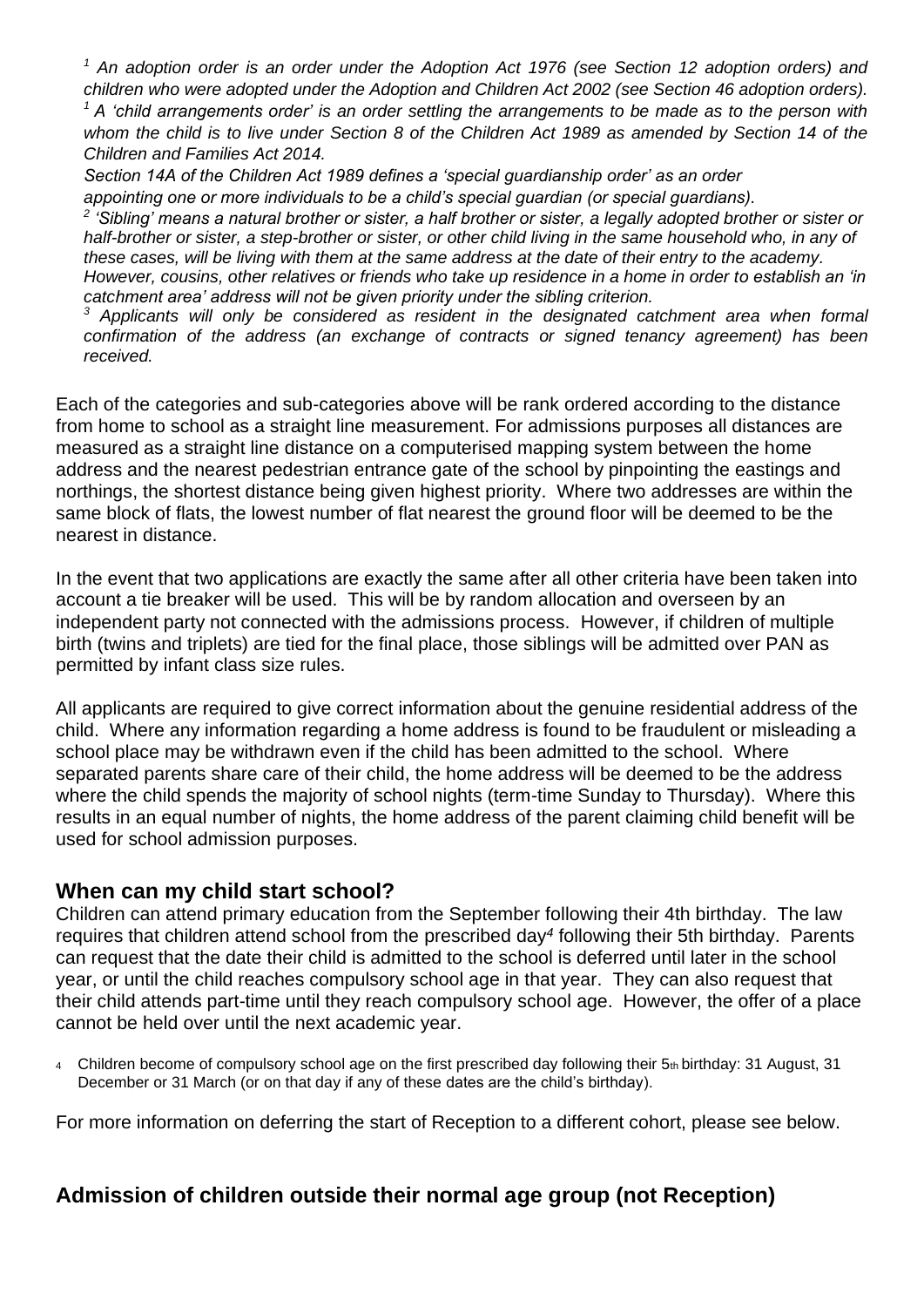Parents may seek a place for their child outside their normal year group with a different cohort. Such requests may be appropriate, for instance where the child is gifted or talented, or where a child has suffered from particular social or medical issues impacting his or her schooling. All such requests will be considered on their merits and either agreed or refused, on that basis. If a request is refused, the child will still be considered for admission to their normal age group.

The process for requesting such an admission is as follows:

With the application, parents should request that the child is admitted to another year group (state which one), and the reasons for that request. Parents will submit any evidence in support of their case with the application, for instance from a medical practitioner, headteacher etc. Some of the evidence a parent might submit could include:

- information about the child's academic, social and emotional development;
- where relevant, their medical history and the views of a medical professional;
- whether they have previously been educated out of their normal age group; and
- whether they may naturally have fallen into a lower age group if it were not for being born prematurely.

Requests for admission out of the normal year group will be considered alongside other applications made at the same time.

#### **Requests to defer starting Reception**

Children must have started school when they reach compulsory school age and cannot start school before the September following their fourth birthday.

Requests to defer starting Reception, must be made to Shropshire Council's School Admissions Team at the same time as the application for a school place and by the closing date of 15 January.

Shropshire Council will gather as much information about the child as possible. Parents may submit documentation in support of their request and information may be provided by the current educational or early years setting. See examples in section above.

Consideration will be given to exceptional circumstances in a child's development, medical history and premature birth, if applicable. Very exceptionally, an assessment by an educational psychologist may be appropriate.

When all the information is collated, the request will be considered by the admission authority. The decision will be made on the individual circumstances of the case and whether it is in the child's best interests to join a different cohort.

If a deferred entry is approved, the school place application will be withdrawn, and parents will need to re-apply the following year. **An agreed Reception deferral does not guarantee a place at the school the following year; a fresh application must be considered in terms of oversubscription criteria along with all the other applications received for that year group.** If a request is refused, the child will still be considered for admission to their normal age group.

#### **Mid-term applications**

Mid-term applications should be made directly to the school and will be considered using the same admissions criteria given above. To apply for a place other than the start of Reception, parents should apply directly to the school on a mid-term application form available the Shropshire Council website www.shropshire.gov.uk/schooladmissions or from school. If there is a space available in that year group, a place will be granted. If the application is for a place in an over-subscribed year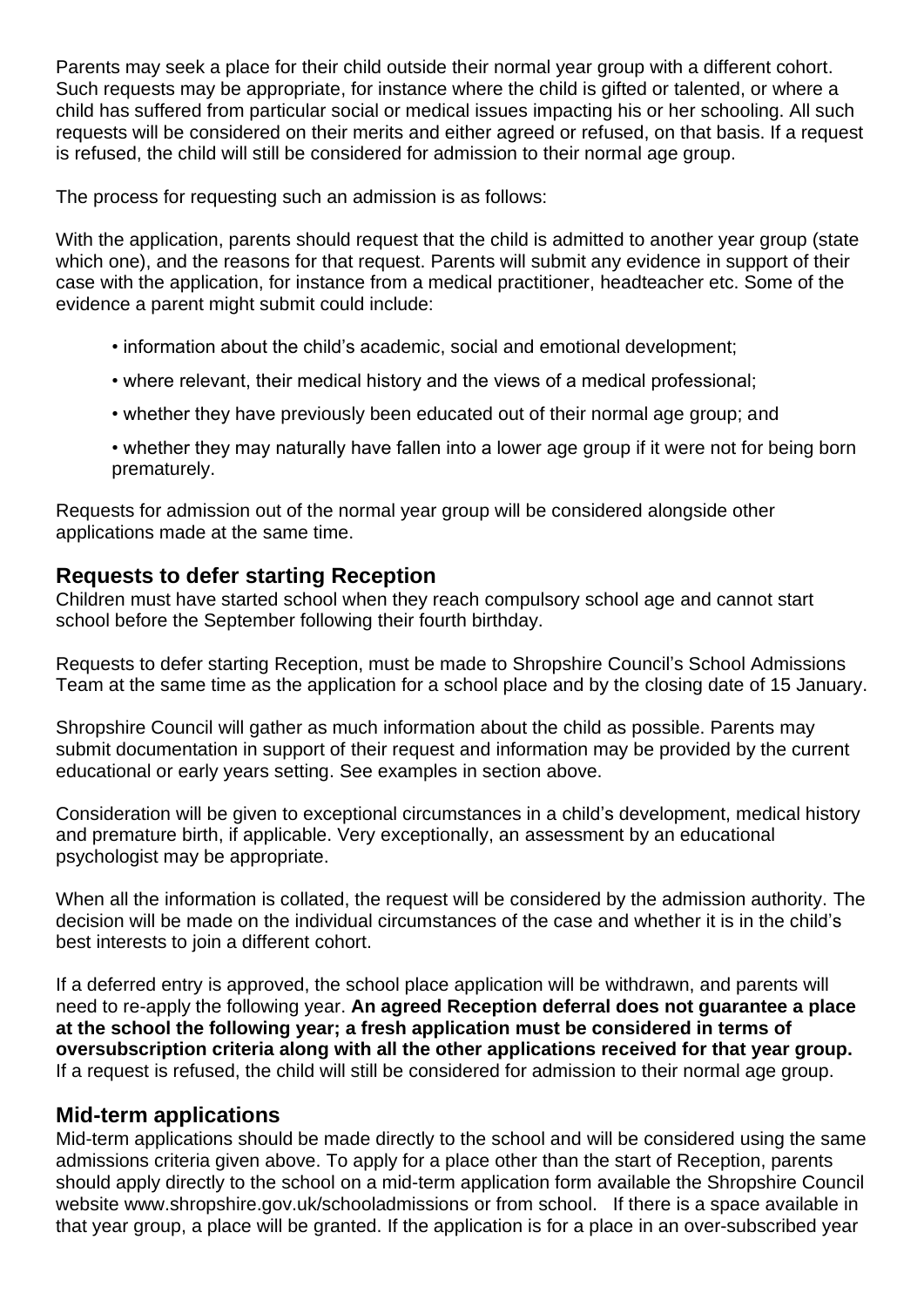group, then the school will consider whether additional places can be offered above the published admission number. This decision will be made by the headteacher plus Chair/Vice-chair of Governors (must be more than one person). The outcome of a decision will be relayed to parents within 15 school days.

If a place cannot be offered, parents will receive a formal letter and information on how to appeal against the decision.

## **Waiting list**

Other than the first term of Reception year, the school will maintain a waiting list for unsuccessful applicants held in order of oversubscription criteria. Shropshire Council will operate the Reception waiting list for the first term of the academic year of admission after which the school will operate the waiting list. If any vacancies arise, places will be offered to applicants at the top of the waiting list. If a place can be offered, the applicant will be expected to take up the place within 6 school weeks or by the start of the next half term, whichever is the earliest date, with the exception of Reception children who have deferred entry until later in the same academic year. The waiting list will be reordered in accordance with the oversubscription criteria whenever anyone is added to or leaves it. If an offer of a place is refused, the name will be removed from the waiting list.

## **Appeals**

All applicants refused a place have a right of appeal to an independent appeal panel constituted and operated in accordance with the School Admission Appeals Code. Appellants should contact Shropshire Council School Admissions Team for information on how to appeal. Information on the timetable for the appeals process is on the website www.shropshire.gov.uk/schooladmissions. Parents must be given at least 10 school days from the date of notification that their application was unsuccessful to lodge an appeal.

#### **Catchment Area**

The proposed catchment area for the school is shown below.